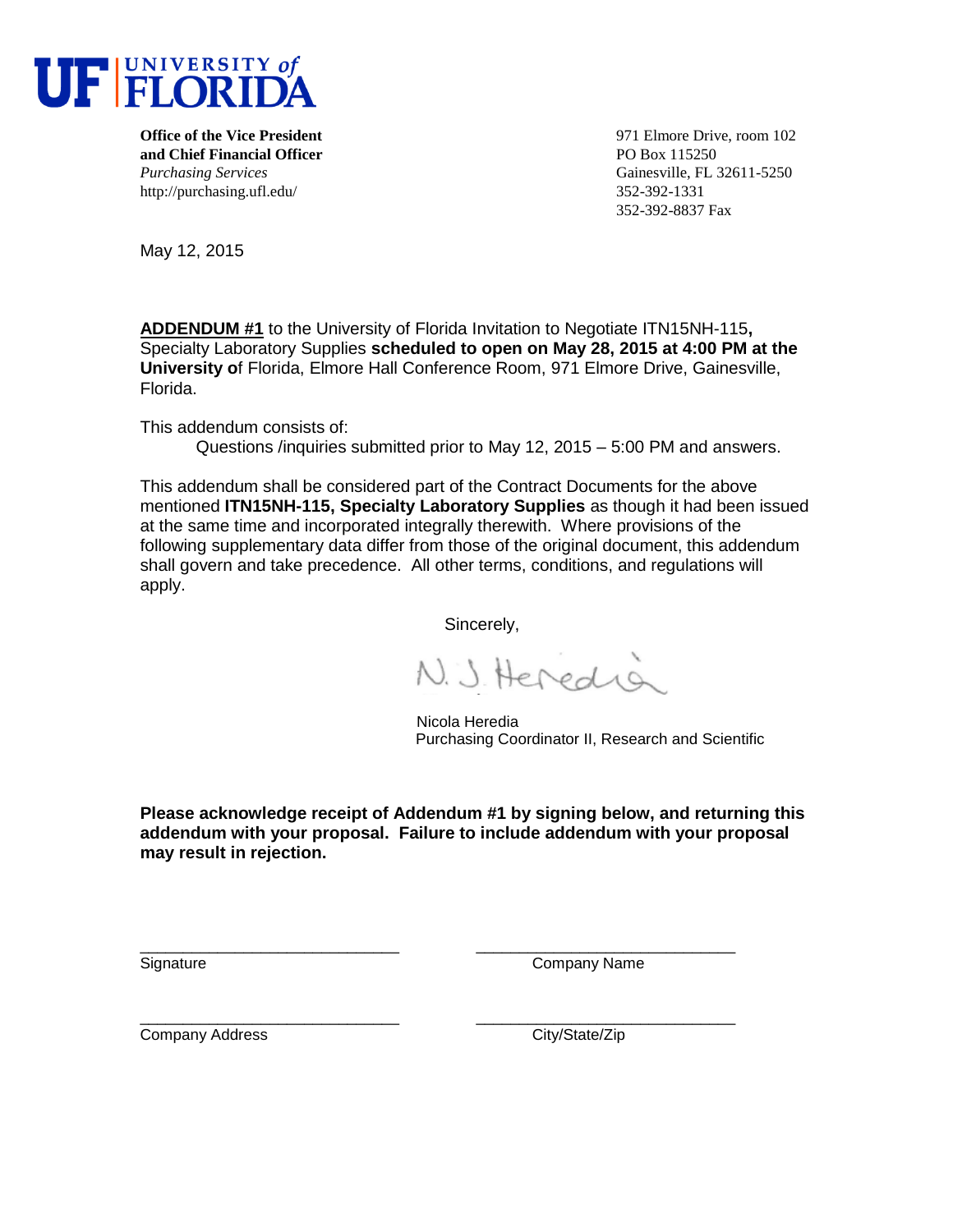# **University of Florida (UF) Questions/Response**

- **1. Can we make any changes to the ITN document? For example in the Invitation document page 11 in section 2.5.4 regarding new product introductions you ask if we have new products to introduce that we do that monthly; I would like to change that to quarterly.** I would put that in the Tab 10 responses.
- **2. Will the bid recipients also become hosted vendors on myufmarket?** That's our goal. I can't promise it until we are finished negotiating, but that's our goal. We can't promise that every awarded supplier will be in myufmarket but we are hoping to enable most of those relationships. It depends on the pricing structure that is offered and how competitive what their offering is against other markets. We have a prime; we wouldn't be looking to enable competition with the consumables that our prime routinely sells. You guys are in special areas and that's what we would be looking to enable**.**
- **3. The University of Florida being a public university, how will UF guard against public access of discounts or the terms of agreement between UF and secondary suppliers?**

The short answer to that is, we can't. We are a public institution and anything that we have we have to be able to disclose. The longer answer to that is if your pricing structure is something that you can argue is proprietary as a trade secret under Florida law then we do not have to disclose it. The other thing I can say is in operation, because we are talking about enabling relationships in myufmarket, unless people have a University of Florida logon to access myufmarket it wouldn't be particularly easy for them to find what we are paying for specific product.

As the flagship in the state University system, and the largest research spend, we are interested in trying to leverage discounts for our sister institutions in the state. We are prepared to discuss a pricing structure based on spend because we're the biggest – so we get the deepest discount – and then potentially offering discount structures that you would be interested in offering to the sister schools in the state university system. The advantage for you is that they could then stand on a publicly solicited agreement which allows them to move forward in a much easier way. So FIU is about to implement SciQuest and I believe some other institutions are looking at electronic procurement so anytime they can stand on a publicly solicited agreement it makes it easier for them to enable that relationship.

#### **4. What is Vantage Point Logistics?**

It is a third-party freight company. Today we are not terrific at figuring out the best way to get product here; our purchase orders are generally issued to ship the product best way. What we would like to do instead is say "please ship the product using our account with FedEx" and you would bill to Vantage Point Logistics. They will bill us for the freight portion so you won't have to handle billing us for freight. If you don't want to work that way we are looking for you to offer us free freight or flat rates of freight. We have found that the freight rates on our inbound specialty lab chemicals and supplies tend to be an unmanageable spend and using a third-party freight carrier is one of the ways that we want to